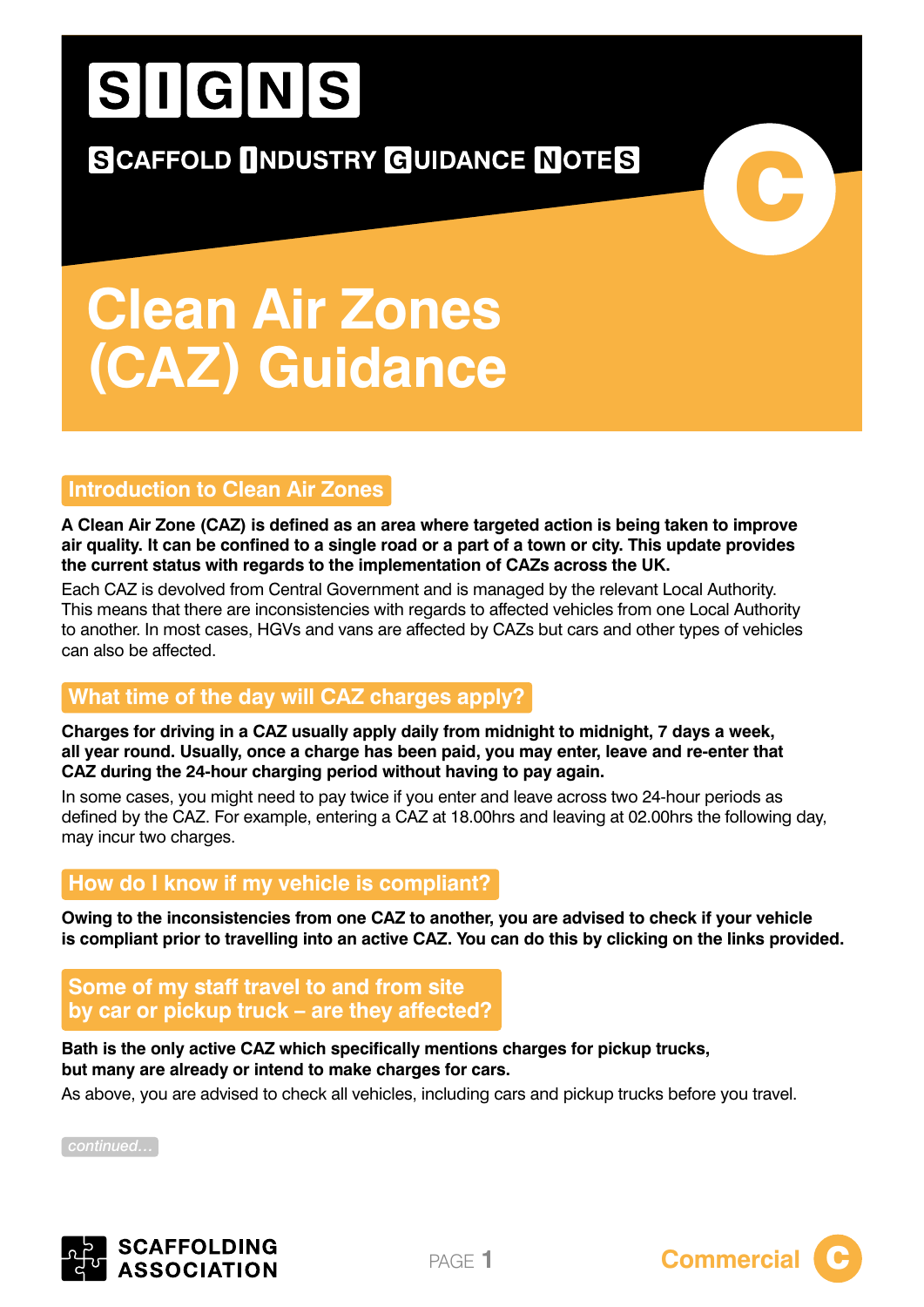### **Bath**

Non-compliant cars: N/A Non-compliant LGVs: £9 Non-compliant HGVs: £100 (reduced to £9 if

registered with council) Start date: 15th March 2021 Further information: <https://bit.ly/368pKmj>

Operational hours: 24/7

Non-compliant cars: £8 Non-compliant LGVs: £8 Non-compliant HGVs: £50 Start date: 14th June 2021 Operational hours: 24/7

**Birmingham**

Operational hours: 24/7 Further information: <https://bit.ly/3jEarJV>

Further information: <https://bit.ly/3jyQDrz>

### **London (ULEZ)**

Non-compliant cars: £12.50 Non-compliant LGVs: £12.50 Non-compliant HGVs: £100 Start date: 25th October 2021

Expansion likely 2023

### **London (LEZ)**

Non-compliant cars: N/A Non-compliant LGVs: £100 Non-compliant HGVs: £100 – £300 Start date: 4th February 2008 Operational hours: 24/7 Further information: <https://bit.ly/3Amv2Zb>

### **Portsmouth**

Non-compliant cars: N/A Non-compliant LGVs: N/A Non-compliant HGVs: £50 Start date: 29th November 2021 Operational hours: 24/7 Further information: <https://bit.ly/3Anfq84>

Non-compliant cars, No enforcement LGVs and HGVs: for 2 years Start date: Spring 2022 Operational hours: 24/7 Further information: <https://bit.ly/368pAvd>

**The links provided below direct you to each CAZ where more information is provided about areas affected, vehicles affected and how to pay charges if required.**



### **Active schemes**

Non-compliant cars: £9 Non-compliant LGVs: £9 Non-compliant HGVs: £100 Start date: September 2022 Operational hours: 24/7 Further information: <https://bit.ly/3yk4TZw>

These CAZ plans have been abolished:

**Leeds**

### **Leicester**

### **Southampton**

### **York**



LGVs and HGVs: for 2 years Start date: Spring 2022 Operational hours: 24/7

Non-compliant cars, No enforcement Further information: <https://bit.ly/3dCVh49>

Only certain buses are affected. Start date: February 2021 Operational hours: 24/7 Further information: <https://bit.ly/3jEv5tA>

Non-compliant cars, No enforcement LGVs and HGVs: for 2 years Start date: Spring 2022 Operational hours: 24/7

### CAZs are being considered in several other towns

and cities across the UK – including those listed below. We will update this document as details become available.

Non-compliant cars, No enforcement<br>LGVs and HGVs: for 1 year LGVs and HGVs: Start date: 1st June 2023 Operational hours: 24/7

## **Cambridge Liverpool Sefton St Albans Warrington**

Further information: <https://bit.ly/3hsD6iG> Further information: <https://bit.ly/3dCqPad> Further information: <https://bit.ly/3xg0pmi> Further information: <https://bit.ly/3yvQE3V> Further information: <https://bit.ly/3qGe6IK>



### **Aberdeen**

### **Bradford**

Non-compliant cars: N/A Non-compliant LGVs: £9 Non-compliant HGVs: £50 Start date: Spring 2022 Operational hours: 24/7 Further information: <https://bit.ly/3AjQe26>

Non-compliant cars: N/A Non-compliant LGVs: £9 – £35 Non-compliant HGVs: £9 – £35 Start date: TBA Operational hours: TBA Further information: <https://bit.ly/3qHG472>

### **Bristol**

### **Cardiff**

Cars, LGVs and HGVs: TBA Start date: TBA Operational hours: TBA Further information: <https://bbc.in/3hasAh2>

**Dundee**

### **Edinburgh**

Further information: <https://bit.ly/3qMmC99>

**Gateshead**

Non-compliant cars: N/A Non-compliant LGVs: £12.50 Non-compliant HGVs: £50 Start date: New Date TBA Operational hours: 24/7 Further information: <http://tiny.cc/yv1puz>



### **Schemes abolished**

**Schemes under consideration**

### **Glasgow**

Further information: <https://bit.ly/3wdqoJU>

### **Manchester**

Non-compliant cars: N/A Non-compliant LGVs: £10 Non-compliant HGVs: £60 Start date (HGVs): New Date TBA Start date (LGVs): TBA Operational hours: 24/7

Further information: <https://bit.ly/2SGYQPg>

### **Newcastle**

Non-compliant cars: N/A Non-compliant LGVs: £12.50 Non-compliant HGVs: £50 Start date: New Date TBA Operational hours: 24/7 Further information: <http://tiny.cc/yv1puz>

### **North Tyneside**

Non-compliant cars: N/A Non-compliant LGVs: £12.50 Non-compliant HGVs: £50 Start date: New Date TBA Operational hours: 24/7

Further information: <https://bit.ly/2SGYZlM>

### **Oxford (ZEZ)**

Non-compliant cars: £2 – £10 Non-compliant LGVs: £2 – £10 Non-compliant HGVs: £2 – £10 Start date: 28th February 2022 Operational hours: 7am – 7pm daily Further information: <https://bit.ly/3692Tad>

### **Sheffield**

Non-compliant cars: N/A Non-compliant LGVs: £10 Non-compliant HGVs: £50 Start date: Late 2022 Operational hours: 24/7 Further information: <https://bit.ly/366NLdl>

### **Stoke-on-Trent**

### **SCAFFOLD INDUSTRY GUIDANCE NOTES**

### **How do I know which area is affected by each CAZ?**

### **Advanced stages of planning or implementation**